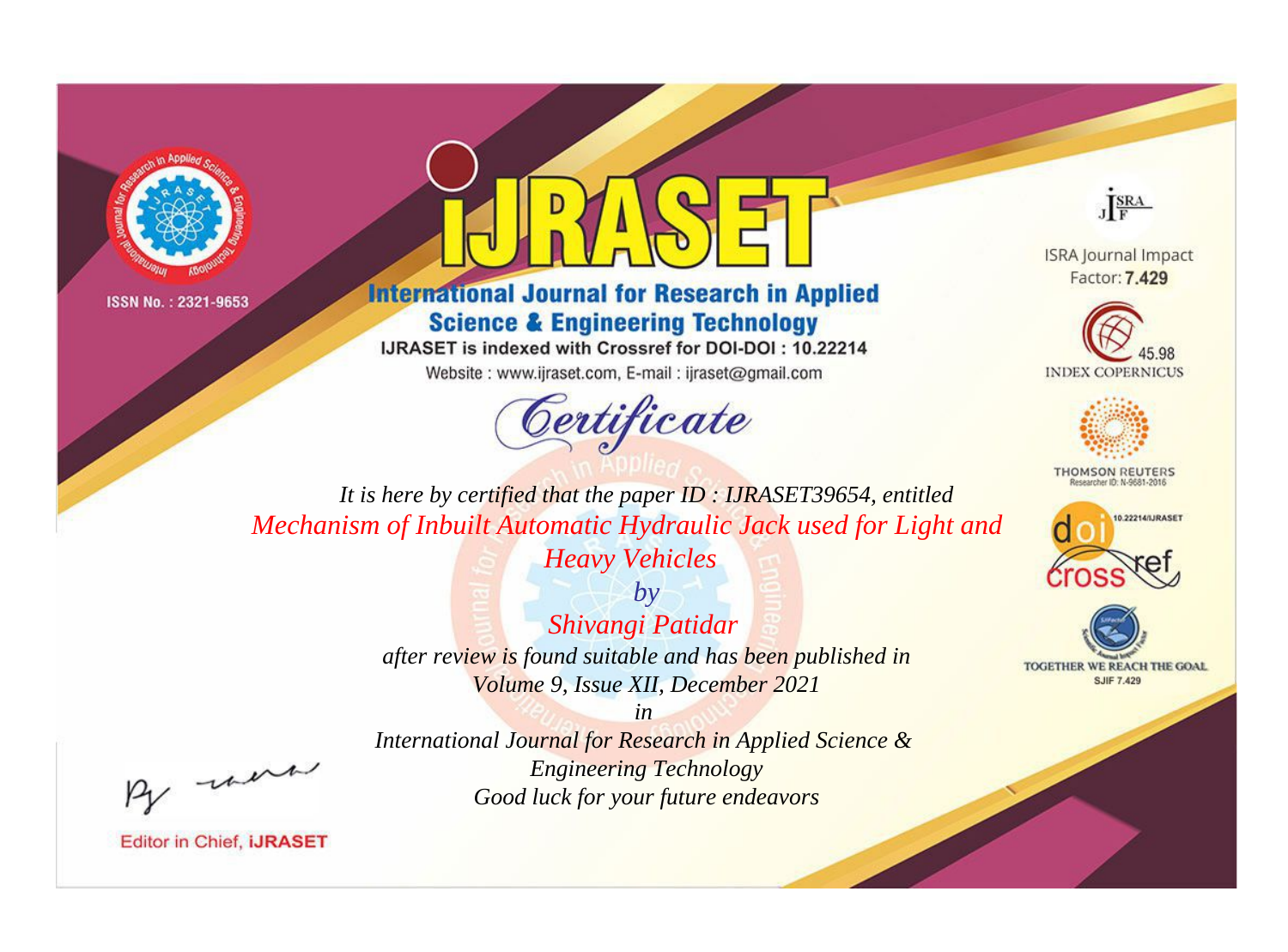



**International Journal for Research in Applied Science & Engineering Technology** 

IJRASET is indexed with Crossref for DOI-DOI: 10.22214

Website: www.ijraset.com, E-mail: ijraset@gmail.com



JERA

**ISRA Journal Impact** Factor: 7.429





**THOMSON REUTERS** 



TOGETHER WE REACH THE GOAL **SJIF 7.429** 

*It is here by certified that the paper ID : IJRASET39654, entitled Mechanism of Inbuilt Automatic Hydraulic Jack used for Light and* 

*Heavy Vehicles by*

*Shivam Patel after review is found suitable and has been published in Volume 9, Issue XII, December 2021*

*in International Journal for Research in Applied Science & Engineering Technology Good luck for your future endeavors*

, un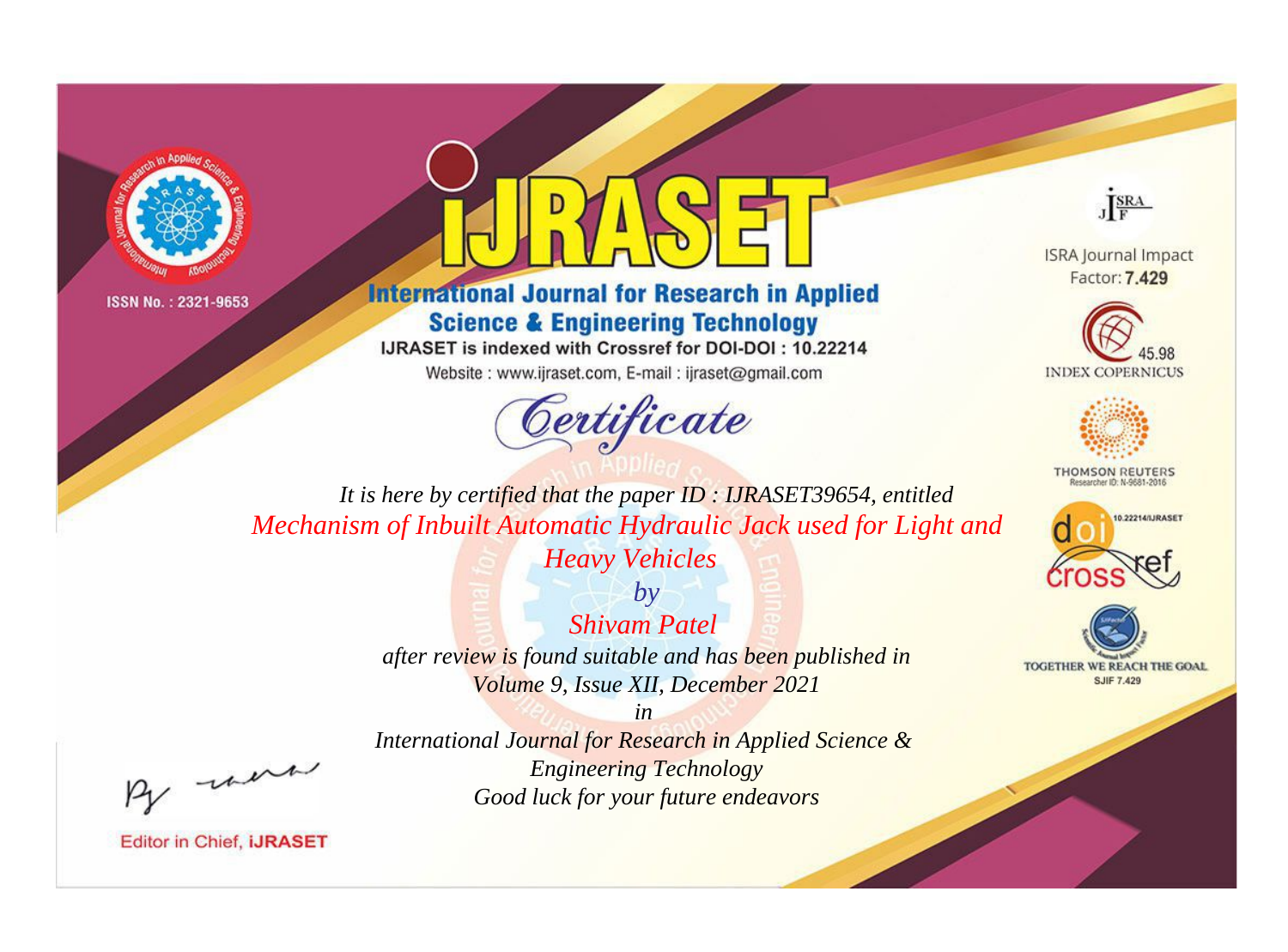



**International Journal for Research in Applied Science & Engineering Technology** 

IJRASET is indexed with Crossref for DOI-DOI: 10.22214

Website: www.ijraset.com, E-mail: ijraset@gmail.com



JERA

**ISRA Journal Impact** Factor: 7.429





**THOMSON REUTERS** 



TOGETHER WE REACH THE GOAL **SJIF 7.429** 

It is here by certified that the paper ID: IJRASET39654, entitled Mechanism of Inbuilt Automatic Hydraulic Jack used for Light and **Heavy Vehicles** 

> $b\nu$ Naman Mehta after review is found suitable and has been published in Volume 9, Issue XII, December 2021

were

International Journal for Research in Applied Science & **Engineering Technology** Good luck for your future endeavors

 $in$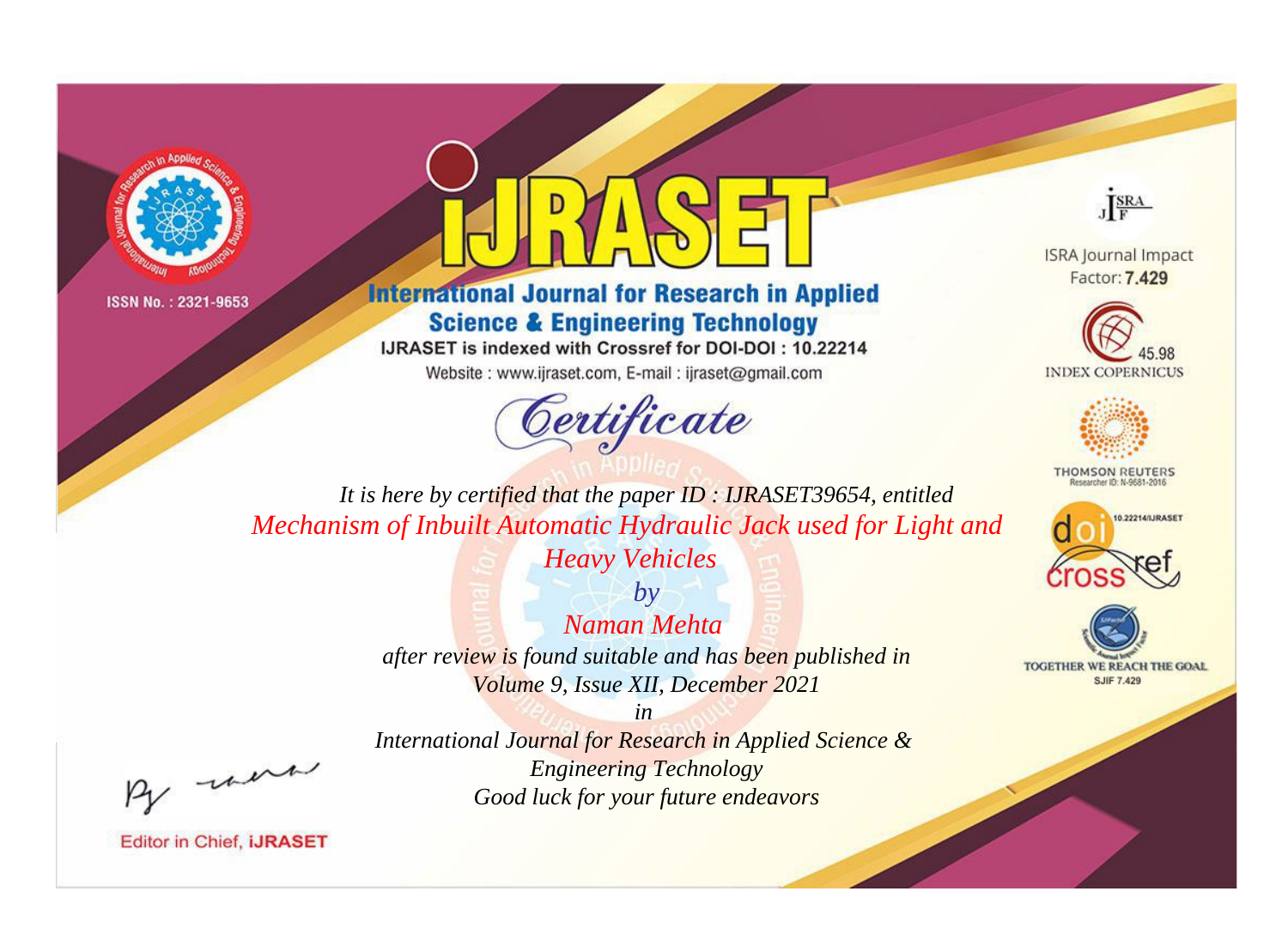



**International Journal for Research in Applied Science & Engineering Technology** 

IJRASET is indexed with Crossref for DOI-DOI: 10.22214

Website: www.ijraset.com, E-mail: ijraset@gmail.com



JERA

**ISRA Journal Impact** Factor: 7.429





**THOMSON REUTERS** 



TOGETHER WE REACH THE GOAL **SJIF 7.429** 

*It is here by certified that the paper ID : IJRASET39654, entitled Mechanism of Inbuilt Automatic Hydraulic Jack used for Light and* 

*Heavy Vehicles by*

*Vikas Ojha after review is found suitable and has been published in Volume 9, Issue XII, December 2021*

*in* 

*International Journal for Research in Applied Science & Engineering Technology Good luck for your future endeavors*

, un